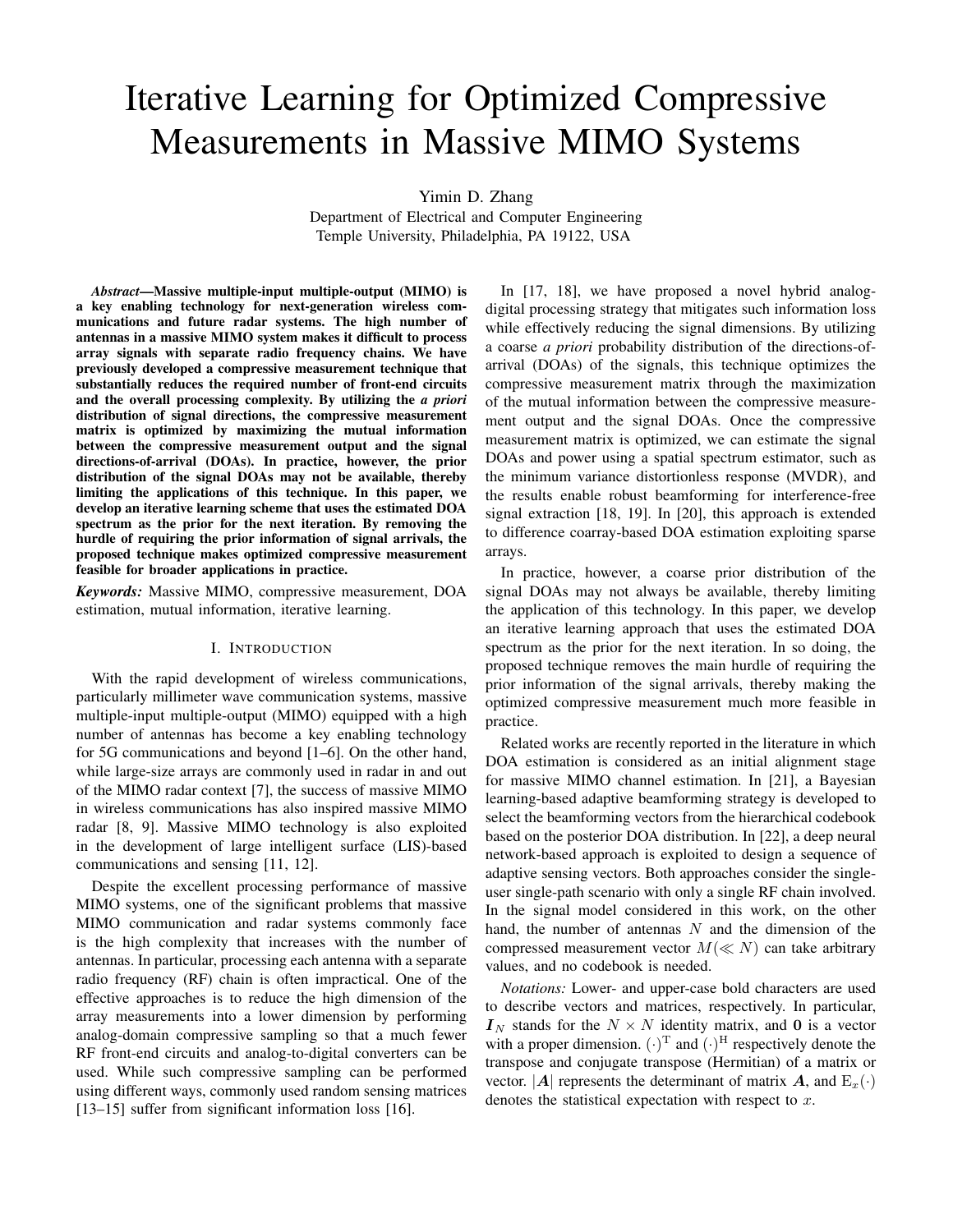## II. SIGNAL MODEL

Consider an N-element massive MIMO receiver in which D far-field uncorrelated sources impinge from directions  $\theta =$  $\left[\theta_1, \theta_2, \cdots, \theta_D\right]^{\text{T}}$ . The received baseband signal vector of the array at the discrete time  $t$  can be modeled as

$$
\boldsymbol{x}(t) = \sum_{d=1}^{D} \boldsymbol{a}(\theta_d) s_d(t) + \boldsymbol{n}(t) = \boldsymbol{A}(\boldsymbol{\theta}) \boldsymbol{s}(t) + \boldsymbol{n}(t), \qquad (1)
$$

where  $A(\theta) = [a(\theta_1), a(\theta_2), \cdots, a(\theta_D)] \in \mathbb{C}^{N \times D}$  denotes the array manifold matrix with the dth column representing the *dth* source's steering vector  $a(\theta_d) \in \mathbb{C}^N$ . Note that no specific array configuration is assumed in this model. In addition,  $s(t) = [s_1(t), s_2(t), \cdots, s_D(t)]^{\mathrm{T}} \in \mathbb{C}^D$  denotes the signal waveform vector, and  $n(t) \sim \mathcal{CN}(\mathbf{0}, \sigma_n^2 \mathbf{I}_N)$  denotes the zeromean complex additive white Gaussian noise vector.

Denote  $\mathbf{\Phi} = [\phi_1, \phi_2, \cdots, \phi_M]^\mathrm{T} \in \mathbb{C}^{M \times N}$  with  $M \ll N$ as the compressive measurement matrix, as shown in Fig. 1. We introduce a row-orthonormal constraint on  $\Phi$ , i.e.,  $\Phi \Phi^H =$  $I_M$  so that the noise power does not change after applying the compressive measurement and the mutual information does not fluctuate as the result that the compressive measurement matrix  $\Phi$  scales up or down. When  $\Phi$  is applied to the massive MIMO receiver, the received signal vector  $x(t) \in \mathbb{C}^N$  is compressed into an M-dimensional measurement vector  $y(t)$ , expressed as

$$
\mathbf{y}(t) = \mathbf{\Phi} \mathbf{x}(t) = \mathbf{\Phi} \mathbf{A}(\boldsymbol{\theta}) \mathbf{s}(t) + \mathbf{\Phi} \mathbf{n}(t). \tag{2}
$$

Hence,  $\Phi A(\theta) \in \mathbb{C}^{M \times D}$  represents a sketch of the massive MIMO array manifold with a significantly reduced dimension. The objective of the proposed work is to jointly optimize the compressive measurement matrix  $\Phi$  and estimate the signal DOAs without any prior information of the signal angular distribution. Toward this end, an iterative learning approach is proposed. In this approach, a random compressive measurement matrix is used in the first iteration, and the estimated spatial spectrum obtained in each iteration is used as the prior information of the sigal angular distribution in the subsequent iteration of the iterative optimization of the compressive measurement matrix.

# III. PROBABILISTIC OPTIMIZATION OF COMPRESSIVE MEASUREMENT MATRIX

In this section, we briefly summarize the optimization scheme of the compressive measurement matrix using a probabilistic model based on [17, 18].

### *A. Probabilistic signal model*

We treat the signal DOA  $\theta$  as a random variable that occupies a region Θ with a probability density function (PDF), denoted as  $f(\theta)$ . Unlike in [17, 18] which assume  $f(\theta)$  to be known *a priori*, we consider in this paper that no prior information about  $f(\theta)$  is available but will be estimated.

We first discretize the PDF  $f(\theta)$  into K angular bins with an equal width of  $\Delta\bar{\theta}$ , where the nominal DOA of the kth angular



Fig. 1. Block diagram of compressive measurement sampling scheme. Solid lines denote analog signal flows and dashed lines denote digital signal flows.

bin is denoted as  $\bar{\theta}_k$ . The discretized probability mass function (PMF) of each angular bin is denoted as  $p_k = f(\bar{\theta}_k) \Delta \bar{\theta}$  with  $\sum_{k \in \mathcal{K}} p_k = 1$ , where  $\mathcal{K} = \{1, 2, \cdots, K\}.$ 

The signal arrival  $s(t)$  in an angular bin is modeled as a zero-mean complex Gaussian random variable with variance  $\sigma_s^2$ , i.e.,  $s(t) \sim \mathcal{CN}(0, \sigma_s^2)$ . Considering the kth angular bin with nominal DOA  $\bar{\theta}_k$ , the compressed measurement vector is given as

$$
\boldsymbol{y}(t)|_{\theta=\bar{\theta}_k} = \boldsymbol{\Phi}\big(\boldsymbol{a}(\bar{\theta}_k)s(t)+\boldsymbol{n}(t)\big). \tag{3}
$$

With the law of total probability, the PDF of the compressed measurement vector  $y(t)$  can be expressed as

$$
f(\mathbf{y}) = \mathbf{E}_{\theta} \{ f(\mathbf{y}|\theta) \} = \int_{\theta \in \Theta} f(\mathbf{y}|\theta) f(\theta) \, d\theta \approx \sum_{k \in \mathcal{K}} p_k f(\mathbf{y}|\bar{\theta}_k),
$$
\n(4)

where the corresponding conditional PDF  $f(\mathbf{y}|\bar{\theta}_k)$  is given as

$$
f(\mathbf{y}|\bar{\theta}_k) = \frac{1}{\pi^M \left| \mathbf{C}_{\mathbf{y}\mathbf{y}|\bar{\theta}_k} \right|} e^{-\mathbf{y}^{\mathrm{H}} \mathbf{C}_{\mathbf{y}\mathbf{y}|\bar{\theta}_k}^{-1} \mathbf{y}}, \tag{5}
$$

with

$$
\mathbf{C}_{\mathbf{y}\mathbf{y}|\bar{\theta}_{k}} = \mathbf{\Phi}\big(\sigma_{s}^{2}\mathbf{a}(\bar{\theta}_{k})\mathbf{a}^{\mathrm{H}}(\bar{\theta}_{k}) + \sigma_{n}^{2}\mathbf{I}_{N}\big)\mathbf{\Phi}^{\mathrm{H}}
$$
 (6)

denoting the covariance matrix of  $\boldsymbol{y}(t)|_{\theta = \bar{\theta}_k}$ . In this case, the PDF of the compressed measurement vector  $y(t)$  is a weighted sum of  $K$  Gaussian distributions, thereby forming a Gaussian mixture distribution.

## *B. Compressive sensing matrix optimization*

We optimize the compressive measurement matrix Φ through the maximization of the mutual information between the compressed signal vector  $y(t)$  and the DOA of the signal arrivals [23], and the gradient-based strategy [24] is used. The mutual information  $I(\mathbf{y}; \theta)$  between  $\mathbf{y}(t)$  and  $\theta$  is given as

$$
I(\mathbf{y};\theta) = h(\mathbf{y}) - h(\mathbf{y}|\theta), \tag{7}
$$

where  $h(\mathbf{y}) = -\mathrm{E}_{\mathbf{y}}\left\{ \log[f(\mathbf{y})] \right\}$  denotes the differential entropy of y and  $h(y|\theta) = -\mathbb{E}_{y,\theta} \{ \log[f(y|\theta)] \}$  is the conditional differential entropy of  $y$  given signal DOA  $\theta$ . The corresponding gradient of the mutual information  $I(\mathbf{y};\theta)$  with respect to the compressive measurement matrix Φ becomes

$$
\nabla_{\mathbf{\Phi}} I(\mathbf{y}; \theta) = \nabla_{\mathbf{\Phi}} h(\mathbf{y}) - \nabla_{\mathbf{\Phi}} h(\mathbf{y}|\theta), \tag{8}
$$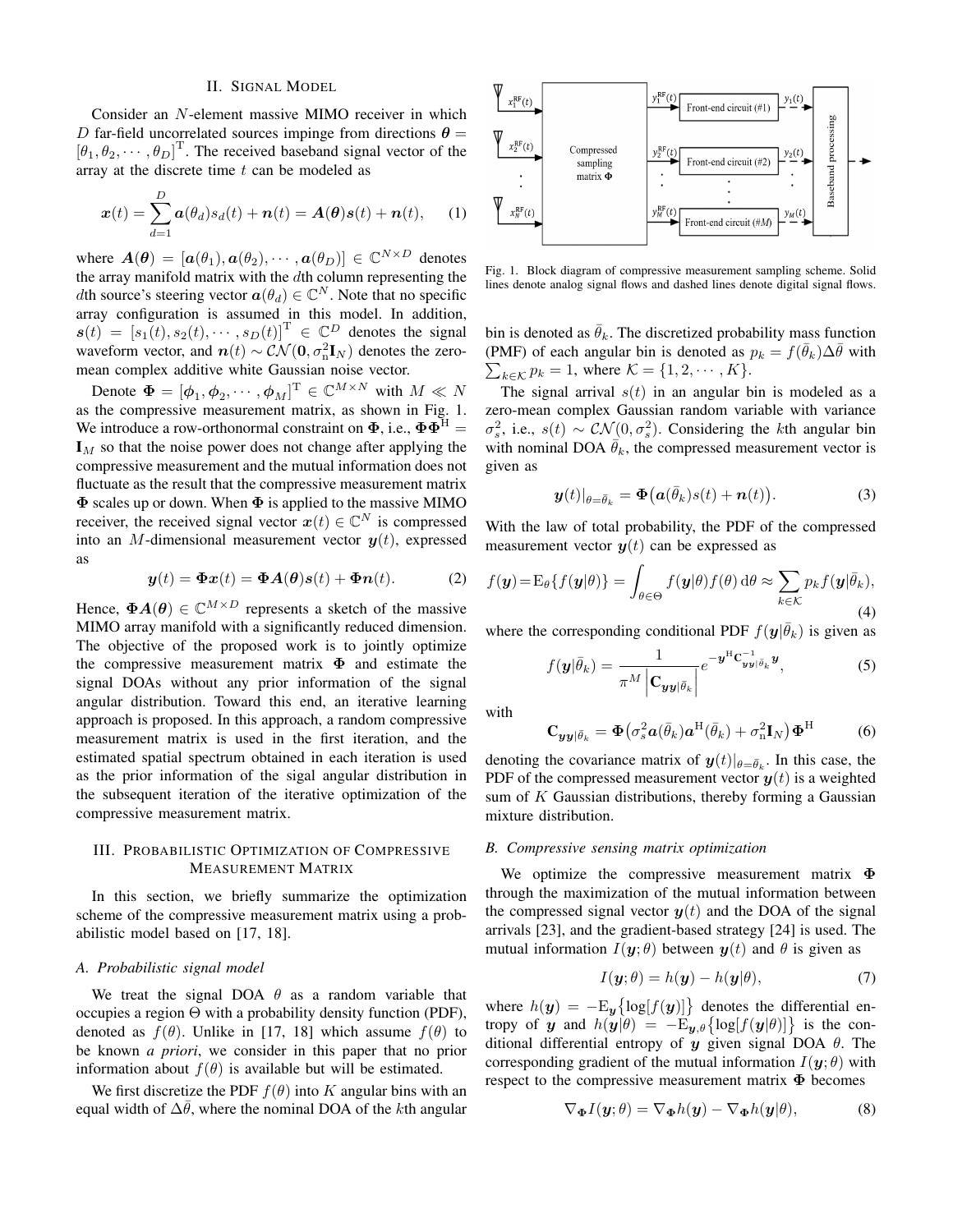where  $\nabla_{\Phi} \{\cdot\}$  denotes the gradient operator with respective to Φ.

Using the discretized PMF approximation described in Section III-A, the expression of  $\nabla_{\Phi} I(\mathbf{y}; \theta)$  can be analytically derived as [17, 18]:

$$
\nabla_{\boldsymbol{\Phi}} I(\mathbf{y}; \theta) \n\approx \frac{\sum_{k \in \mathcal{K}} p_k \left| \frac{\mathbf{C}_{\mathbf{y}\mathbf{y}} |\bar{\theta}_k}{\sigma_n^2} \right|^{-1} \left[ \frac{\mathbf{C}_{\mathbf{y}\mathbf{y}} |\bar{\theta}_k}{\sigma_n^2} \right]^{-1} \boldsymbol{\Phi} \left( \gamma \boldsymbol{a} (\bar{\theta}_k) \boldsymbol{a}^{\mathrm{H}} (\bar{\theta}_k) + \mathbf{I}_N \right) \n\approx \frac{\sum_{k \in \mathcal{K}} p_k \left| \frac{\mathbf{C}_{\mathbf{y}\mathbf{y}} |\bar{\theta}_k}{\sigma_n^2} \right|^{-1}}{\sigma_n^2} \n- \sum_{k \in \mathcal{K}} p_k \left[ \frac{\mathbf{C}_{\mathbf{y}\mathbf{y}} |\bar{\theta}_k}{\sigma_n^2} \right]^{-1} \boldsymbol{\Phi} \left( \gamma \boldsymbol{a} (\bar{\theta}_k) \boldsymbol{a}^{\mathrm{H}} (\bar{\theta}_k) + \mathbf{I}_N \right),
$$
\n(9)

where  $\gamma = \sigma_s^2/\sigma_n^2$  denotes the input signal-to-noise ratio (SNR) of the signal.

Using the above information gradient  $\nabla_{\Phi} I(\mathbf{y}; \theta)$ , we can iteratively optimize the compressive measurement matrix using the following expression:

$$
\mathbf{\Phi} \leftarrow \mathbf{\Phi} + \alpha \nabla_{\mathbf{\Phi}} I(\mathbf{y}; \theta), \tag{10}
$$

where  $\alpha > 0$  is a step size. This procedure is iterated and the rows of  $\Phi$  are orthonormalized in each iteration.

### IV. PROPOSED ITERATIVE LEARNING SCHEME

Because of the analogy and certain shared properties between a normalized power spectrum density (PSD) and a PDF, a normalized PSD is often exploited in lieu of a PDF in signal processing [25]. In this work, we treat the normalized spatial power spectrum estimate as the posterior angular distribution of the signals and feed it as the prior information for the subsequent iteration. Other learning methods, such as those based on Bayesian learning [21] and deep learning [22], can also be used for this purpose but generally with much higher complexity.

When  $T$  samples are available, the sample covariance matrix of the compressed measurement vector  $y(t)$  is expressed as  $\hat{\mathbf{R}}_{yy} = \frac{1}{T} \sum_{t=1}^{T} y(t)y^{H}(t)$ . Then, an MVDR estimator computes the spatial power spectrum using the following expression:

$$
P^{(i)}(\theta) = \frac{\mathbf{a}^{\mathrm{H}}(\theta)(\mathbf{\Phi}^{(i)})^{\mathrm{H}}\mathbf{\Phi}^{(i)}\mathbf{a}(\theta)}{\mathbf{a}^{\mathrm{H}}(\theta)(\mathbf{\Phi}^{(i)})^{\mathrm{H}}(\hat{\mathbf{R}}_{\mathbf{yy}}^{(i)})^{-1}\mathbf{\Phi}^{(i)}\mathbf{a}(\theta)},\qquad(11)
$$

where superscript  $(i)$  is added to indicate the *i*th iteration. Based on this result, we set the prior distribution in the subsequently iteration as

$$
\hat{p}_k^{(i+1)} = \frac{P^{(i)}(\theta_k)}{\sum_{j \in \mathcal{K}} P^{(i)}(\theta_j)}.
$$
\n(12)

When there is no prior information about the signal arrivals in the initial conditions, we use a random compressive measurement matrix consisting of Gaussian random variables in the first iteration where each row is orthonormal.

To summarize, the proposed iterative learning scheme contains two loops. In the inner loop, the compressive measurement matrix  $\Phi$  is optimized using (9) and (10), whereas the outer loop learns  $\hat{p}_k$  based on (11) and (12).

## V. SIMULATION RESULTS

Two simulation examples are presented to verify the effectiveness of the proposed approach. In the first example, a uniform linear array (ULA) with half-wavelength interelement spacing is used, whereas the second example exploits a sparse linear array in which the sensors are randomly placed on a half-wavelength grid.

We first consider a massive MIMO system with  $N =$ 50 omni-directional antennas separated by half-wavelength. 7 far-field uncorrelated sources impinge from directions  $[-6^{\circ}, -4^{\circ}, -2^{\circ}, 0^{\circ}, 2^{\circ}, 4^{\circ}, 6^{\circ}]$ . All sources have the same input SNR of 10 dB and the number of snapshots is  $T = 100$ . The dimension of the compressed measurement vector  $y(t)$  is  $M = 10$ , rendering the compression ratio to be  $N/M = 5$ . We uniformly discretize the PDF of DOA with a width of  $\Delta \bar{\theta} = 0.1^{\circ}$  over all azimuth directions  $0 \le \theta \le 180^{\circ}$ , resulting in  $K = 1,801$  components in the Gaussian mixture model. The step size used in the inner optimization is set as  $\alpha = 0.001$ . The maximum number of iterations used in the inner loop is 100.

The MVDR spatial spectra obtained from the proposed iterative learning approach in first three iterations are shown in Fig. 2. In the first iteration, a random compressive measurement matrix is used. As shown in Fig. 2(a), because of the information loss as the result of using an unoptimized compressive measurement matrix, the estimated spatial spectrum does not resolve all the sources. The yielding result, however, can be used as a coarse distribution of the signal arrivals that can aid the optimization of the compressive measurement matrix in the subsequent outer iterations. It is clear in Figs. 2(b) and 2(c) that the estimated spatial spectrum converges very fast and the proposed approach correctly estimates the DOAs of all 7 sources in both the second and third iterations. The results imply that the compressive measurement matrix Φ is effectively optimized through iterative learning. The comparison between Figs. 2(a) and 2(c) clearly demonstrates the effectiveness of the optimized compressive measurement matrix.

For reference, we also show the results of two cases when no compressive measurement is made. In the first case, as shown in Fig. 3(a), we use 10 antennas that are connected to 10 RF chains. Because of the small number of antennas, the 7 sources are not resolved in this case. In the second case, we consider 50 antennas that are connected to 50 RF chains. As shown in Fig. 3(b), this case achieves the best performance and it shows clean sidelobe region values. However, as it requires full number of RF chains, its complexity is significantly higher.

In the second example, we randomly place the  $N =$ 50 omni-directional antennas on a half-wavelength grid between 0 and 100 wavelengths. We consider 7 far-field un-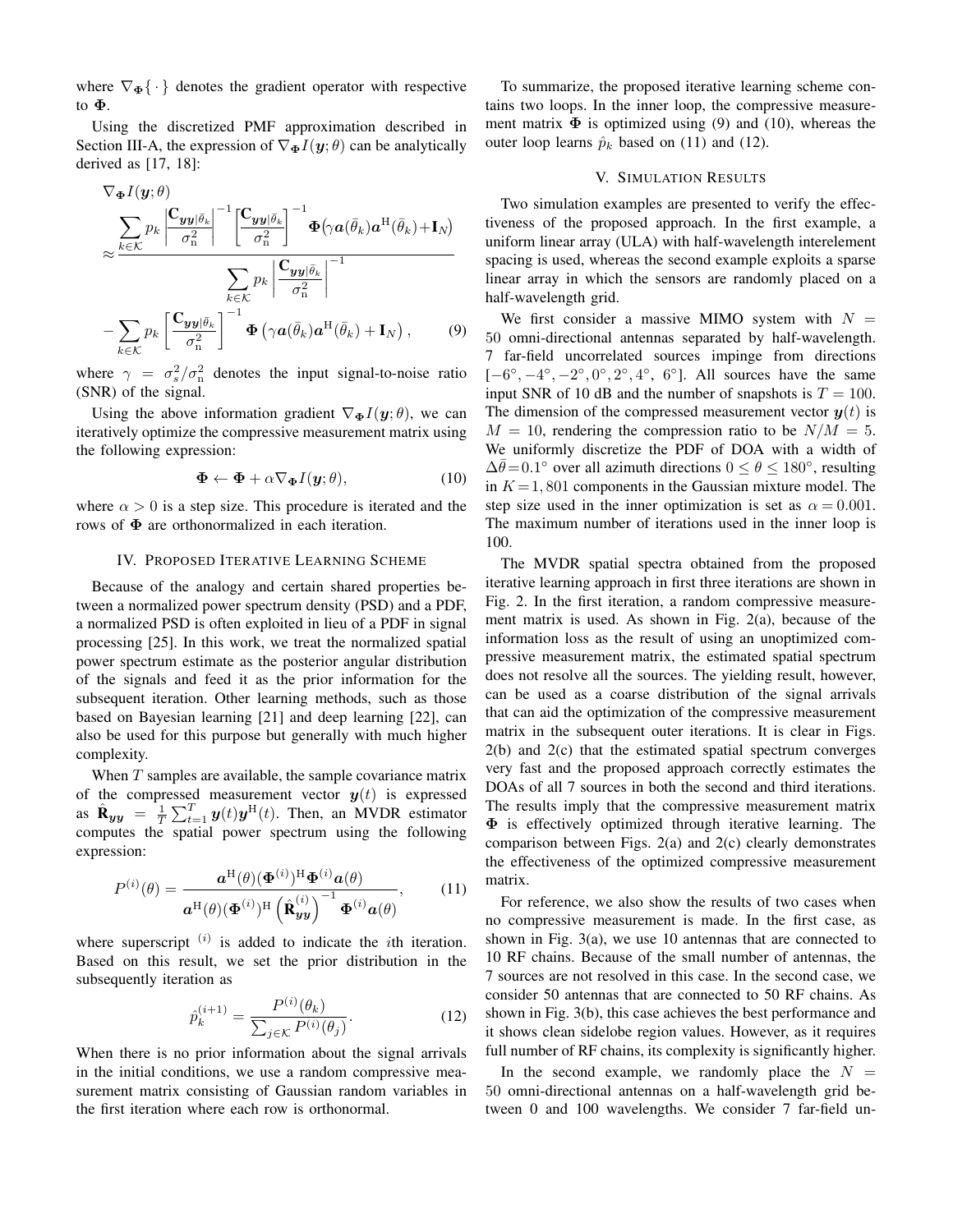

Fig. 2. Estimated spatial spectrum through iterative compressive measurement matrix optimization for the ULA case.

correlated sources which are closely located at directions  $[-3^\circ, -2^\circ, -1^\circ, 0^\circ, 1^\circ, 2^\circ, 3^\circ]$ . The other settings remain the same as the first example, e.g., the dimension of the compressed measurement vector  $y(t)$  is  $M = 10$  and the input SNR of all sources is 10 dB.

Because of the large array aperture, all 7 sources can be resolved in the first iteration in Fig. 4(a), despite of the the closer angular separation between the sources. However, as a result of the sparse array configuration, we observe high sidelobes that spread across all spatial directions [26, 27]. By applying the proposed approach, as shown in Figs. 4(b) and 4(c), the floor is effectively reduced and more consistent spatial spectrum estimation is achieved, thereby demonstrating improved compressive measurement through the iterative learning process.



Fig. 3. Estimated spatial spectrum without performing compressive measurement.

# VI. CONCLUSION

In this paper, we developed an iterative learning scheme for effective reduction of the array dimensionality in a massive MIMO system. The proposed scheme jointly optimizes the compressive measurement matrix and estimates the signal DOAs, thus achieving effective dimension reduction for lowcomplexity data acquisition and processing with minimum performance loss in the absence of prior information of the signal arrival distributions. The optimized compressive measurement matrix achieves comparable estimation accuracy with the full array case, and outperforms compressive measurements using random matrices.

#### VII. REFERENCES

- [1] R. C. de Lamare, "Massive MIMO systems: Signal processing challenges and research trends," *URSI Radio Science Bulletin*, Dec. 2013.
- [2] F. Rusek, D. Persson, B. K. Lau, E. G. Larsson, T. L. Marzetta, O. Edfors, and F. Tufvesson, "Scaling up MIMO: Opportunities and challenges with very large arrays," *IEEE Signal Process. Mag.*, vol. 30, no. 1, pp. 40–60, Jan. 2013.
- [3] E. G. Larsson, O. Edfors, F. Tufvesson, and T. L. Marzetta, "Massive MIMO for next generation wireless systems," *IEEE Commun. Mag.*, vol. 52, no. 2, pp. 186–195, Feb. 2014.
- [4] L. Lu, G. Y. Li, A. L. Swindlehurst, A. Ashikhmin, and R. Zhang, "An overview of massive MIMO: Benefits and challenges," *IEEE J. Sel. Topics Signal Process.*, vol. 8, no. 5, pp. 742–758, Oct. 2014.
- [5] A. Alkhateeb, O. E. Ayach, G. Leus, and R. W. Heath, "Channel estimation and hybrid precoding for millimeter wave cellular